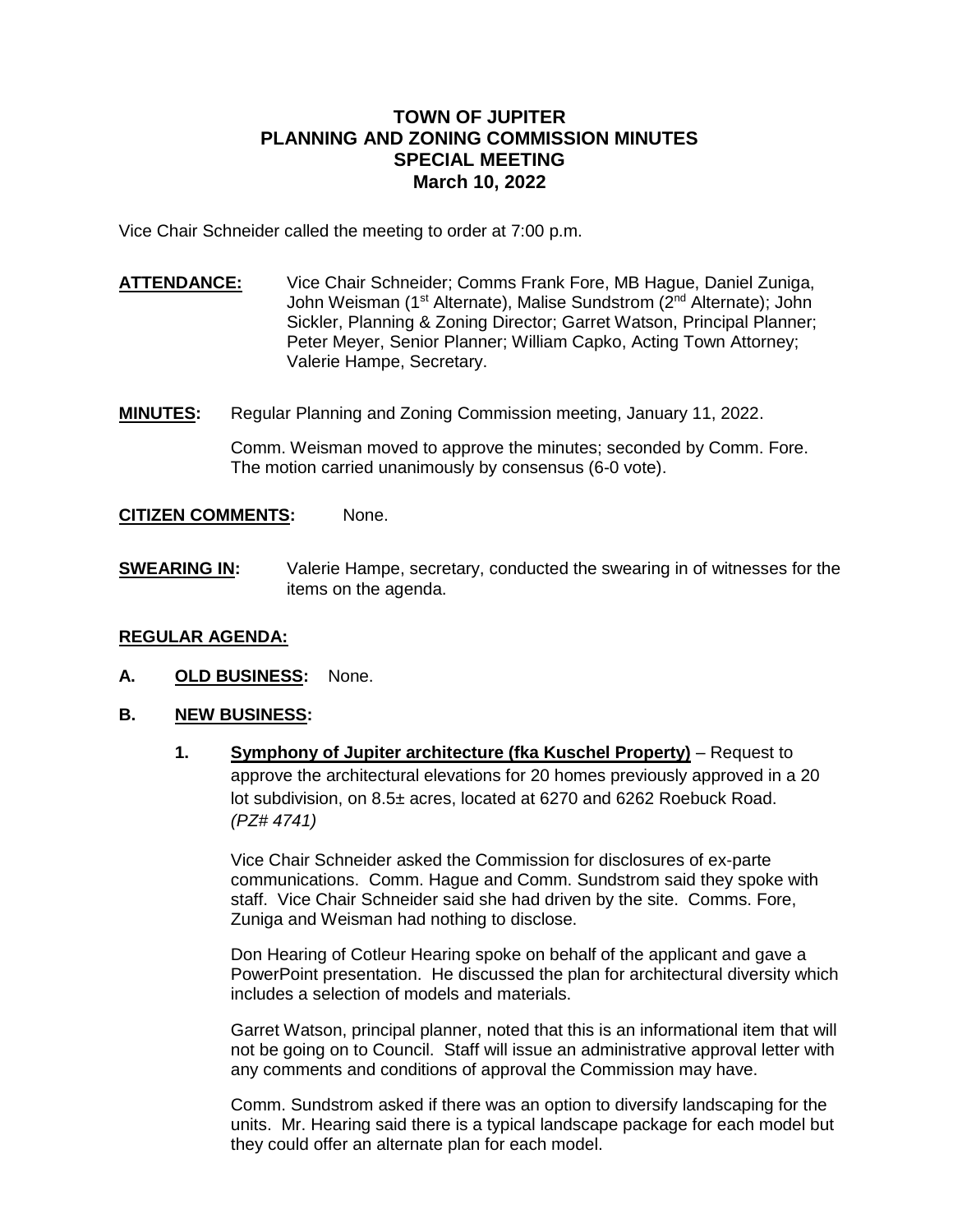#### **Symphony of Jupiter – cont'd**

Comm. Hague asked how staff determined that the plan meets the monotony restrictions in Town Code. Mr. Watson said the number of floor plans per lot is the same as Shores Pointe. He noted that there are two different styles, each with three options for materials and they will have to be balanced. There will be a small number of homes and the development will meet the monotony standards used for other neighborhoods.

Comm. Hague asked if something could be done to diversify the homes since the colors offered are all shades of white. Mr. Watson said that would go beyond the scope of staff review, which is only to review the architecture for consistency with the applicant's proposed architectural style. Mr. Hearing said they could look into some additional light colors.

Mr. Sickler said staff could add conditions to the approval letter if that was the consensus of the Commission. The applicant could then respond with proposals of how they might increase the diversity. He said the monotony standards were originally adopted when large scale developments were coming into Town, where a single developer was building a large number of units.

Comm. Zuniga asked about the price range of the homes. Mr. Hearing said all the homes will more than likely be over \$1 million.

Comm. Fore said the homes are beautiful but there isn't much diversity. Mr. Hearing said the applicant would be willing to add an additional model and endeavor not to have more than three of the same model in a row.

Comm. Hague asked if the workforce housing requirement in the approval resolution had been met. Mr. Hearing said that it has been satisfied.

Vice Chair Schneider opened the floor to public comment and there was no response.

Comms. Zuniga and Fore made favorable comments about the project. Comm. Fore had some concerns with monotony. Comm. Hague wanted to discuss the possibility of another model, choices of landscape palettes, and some added diversity of colors and architectural materials.

Comm. Sundstrom was supportive of another landscape choice and maybe another shade of white or a beige.

Comm. Weisman said he was not concerned with monotony due to the small size of the development. He said he would support an alternate landscape palette and a little more paint contrast.

Vice Chair Schneider had some concerns about monotony but liked the suggestions for additional paint colors and another landscape palette.

Comm. Fore noted that due to supply chain issues, it would be easier to complete the development with two models rather than three. He suggested more landscape options to increase diversity.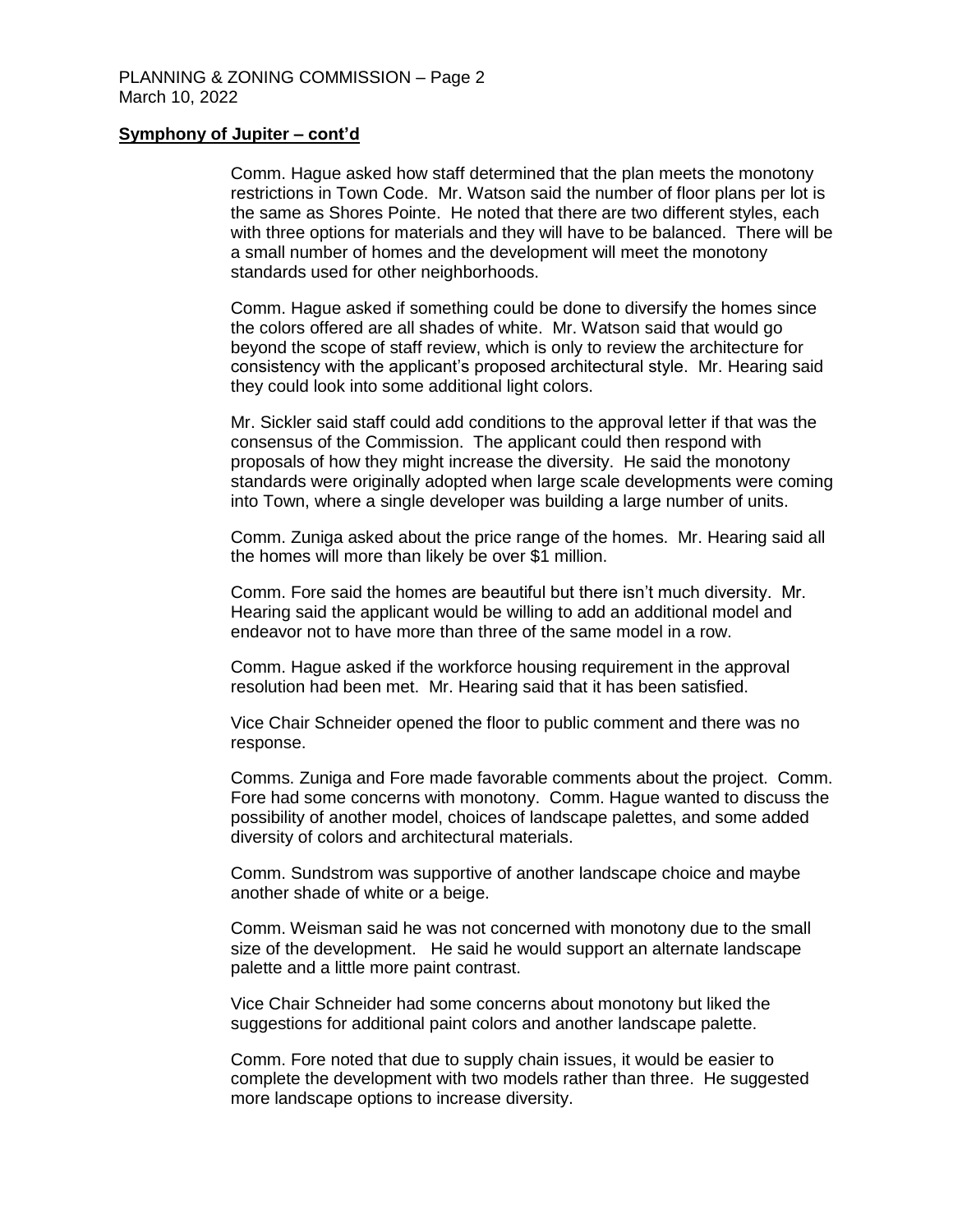#### **Symphony of Jupiter – cont'd**

Mr. Watson said it was his understanding that the Commission wanted the following added to the approval letter:

- Add another floor plan
- Add at least one paint color
- Create a secondary landscape palette for each model

Comm. Fore moved to approve with the additional comments stated by Mr. Watson; Comm. Hague seconded the motion. The motion carried unanimously by consensus (6-0 vote).

#### **2. Bear's Club**

 **Planned Unit Development (PUD) amendment** for the Clubhouse and Cottage Site (Phase 1B) located within a 400.9 ± acre property, south of Frederick Small Road and west of Palmwood Road, known as the Bears Club PUD to add a freestanding Fitness Center Building Site and to request waivers to setbacks, lot coverage, wall height minimum lot area and parking. *(PZ# 4760)*

*Town Council consideration:* 

May 3,  $2022 - 1^{st}$  *reading* May 17, 2022 – *2 nd reading* 

Doug Fitzwater of Lucido and Associates gave a PowerPoint presentation on behalf of the Bear's Club. He discussed the waivers from R1 zoning being requested by the applicant to build three duplex cottages and a fitness center.

Peter Meyer, senior planner, stated that staff recommended approval of the PUD amendment for the waivers and to change approximately 9200 square feet of land designated as residential to recreational for the fitness center. The applicant proposed to provide a public benefit by planting ten live oak trees in the right-of-way along Fredrick Small Road or providing \$15,000 for other benefits. Staff did not support the financial contribution in lieu of planting the trees.

Mr. Meyer noted that a lawsuit has been filed against the Bear's Club. These applications are scheduled for Town Council hearings on May  $3<sup>rd</sup>$  and May 17<sup>th</sup> after the scheduled injunction hearing on April 18<sup>th</sup>. If the injunction is granted, the Town will halt processing of the application.

A letter from Sachs Sax Caplan (attachment) was distributed to the commissioners via email the day of the meeting and was placed on the dais.

Comm. Fore asked about parking for the fitness center. Mr. Sickler said the fitness center is an ancillary use to the club so it doesn't require additional parking. Comm. Fore asked if the Bear's Club residents had been polled regarding the fitness center and cottages. Bob Wesselman, general manager of the club, said that 88% had voted in favor of the fitness center and cottage duplexes.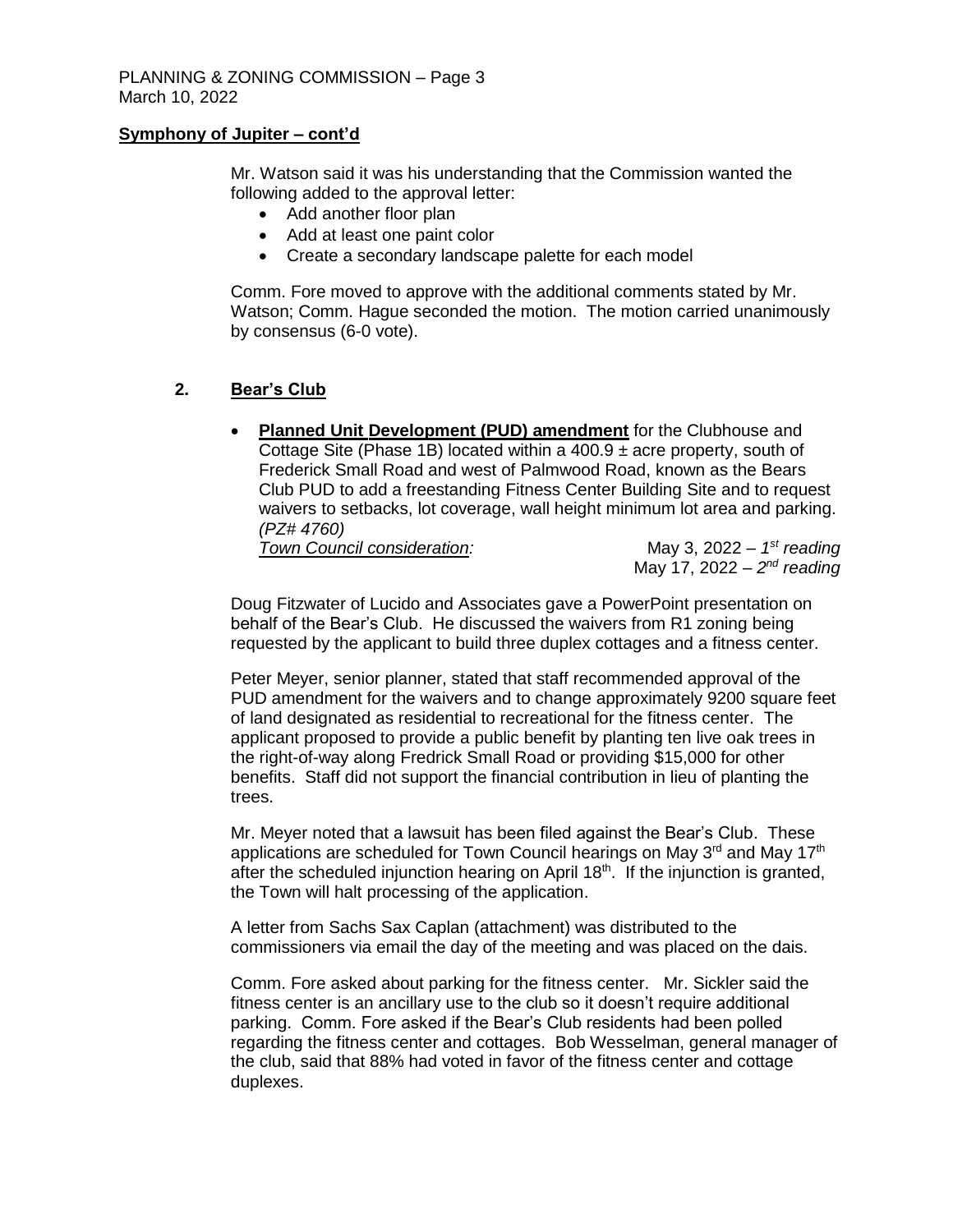#### **Bear's Club – cont'd**

Comm. Zuniga asked what the effect would be from just waiting until the litigation is resolved. Andrea Nathan from Stearns, Weaver, Miller, said she was an attorney for the Bear's Club founding partners. She said nothing should prevent the application from moving forward at this point. If an injunction is granted; then the process would stop.

Comm. Zuniga again asked what the effect would be of waiting. Ms. Nathan replied that court action can take some time and meanwhile, no legal action is prohibiting this from moving forward. Until that happens, it should continue to move forward.

Comm. Zuniga asked a third time what effect a delay would have on the applicant. Ms. Nathan said it prejudices the Bear's Club. One homeowner would be prohibiting the club and what the homeowners are desiring, from moving forward, with no legal reason. Comm. Zuniga noted that part of the allegations is that there is really no homeowner representation because everyone on the board is hand-picked by the developer.

Comm. Hague said that the applicant was requesting to change Property Owners' Association (POA) land from residential use to recreational use. She asked Counsel if the Town would be okay with that.

William Capko, acting Town attorney, said the applicant has authority for what they are requesting and the Town has received an acknowledgement letter from the applicant. The letter states that the applicant understands that any action they are taking is at their own risk since the project is in litigation.

Comm. Hague asked if the fitness center would be open to all residents. Mr. Wesselman said the lots are owned by the club and the founding partners; not the POA. The fitness center will be for club members only.

Comm. Hague clarified that the staff recommendation for approval is contingent upon Council approval of the public benefits.

Comm. Sundstrom asked the following:

*How is parking at the club is handled for events?* Mr. Wesselman said guests are limited for golf course use and the club has never had a parking problem.

*Would the applicant be amenable to reducing the size of the fitness center to lessen the lot coverage?* Mr. Wesselman said they would prefer not to but they could.

Vice Chair Schneider said she was concerned that there is a dispute over who has the right to submit the application and asked why that is not an issue for the Town. Mr. Capko said an objector can file at any time; the issue is how to protect the Town. He said that is why the Town required the applicant to submit an acknowledgement that they are proceeding at their own risk.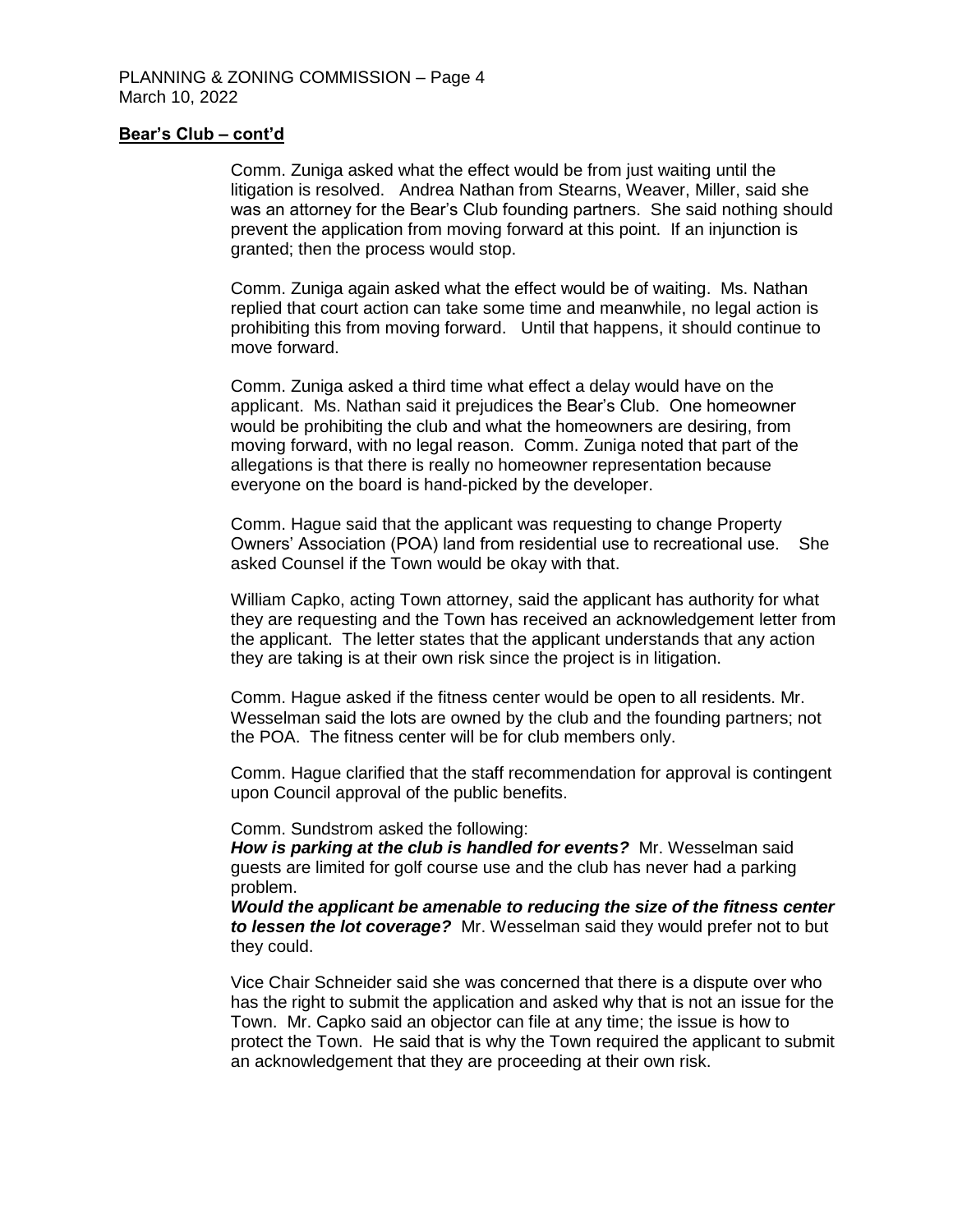#### **Bear's Club – cont'd**

Vice Chair Schneider opened the floor to public comment. Rebecca Zissel, attorney with Sachs Sax Caplan, said the firm represented the plaintiff, Gary Sellers. She said Mr. Sellers challenged the governance of the POA and was particularly concerned with the parking calculation.

Comm. Zuniga asked what percentage of the homeowners are club members and Mr. Wesselman said 86%. Comm. Zuniga said he's never seen an application come in with multiple lawsuits.

Comm. Fore did not see the urgency for moving forward and Comm. Hague said she was more comfortable remaining neutral.

Comm. Sundstrom said the club is under-parked and she had serious concerns with the proposed lot coverage increases without justification. She said this is a good application except for the scale and the Town needs to stay neutral in the lawsuits.

Comm. Weisman said he visited the site on Monday. He said he suspected that the buildings could be smaller but said the proposed sizes won't cause problems in that location. He had no problem with moving ahead with the application.

Vice Chair Schneider said she was not sure it was appropriate to move forward in view of the litigation, even if there is no technical reason not to do so. The fundamental question was who has the right to bring the application forward.

Comm. Fore moved to continue the item to the June Planning and Zoning Commission meeting; seconded by Comm. Zuniga. The Commission was polled and the motion carried (5-1 vote).

| Weisman – N | Zuniga – Y      | $Force - Y$   |
|-------------|-----------------|---------------|
| Hague – Y   | Sundstrom $- Y$ | Schneider - Y |

- **Fitness Center** Site plan application to construct a freestanding clubhouse fitness center on a 0.21± acre property located south of the Bear's Club Villas Condominium (Cottages). *(PZ# 4934)* **Town Council consideration:** May 17, 2022
- **Duplex Golf Cottages** Site plan application to construct three residential duplex buildings with a total of six dwelling units on a 1.06+/- acre property located south of the Bear's Club Villas Condominium (Cottages). *(PZ# 4761)* **Town Council consideration:** May 17, 2022

Comm. Fore moved to continue the fitness center and duplex golf cottages items to the June Planning and Zoning Commission meeting; seconded by Comm. Zuniga. The Commission was polled and the motion carried (5-1 vote).

| Weisman – N | $Z$ uniga – Y   | $Force - Y$   |
|-------------|-----------------|---------------|
| Hague – Y   | $Sundstrom - Y$ | Schneider - Y |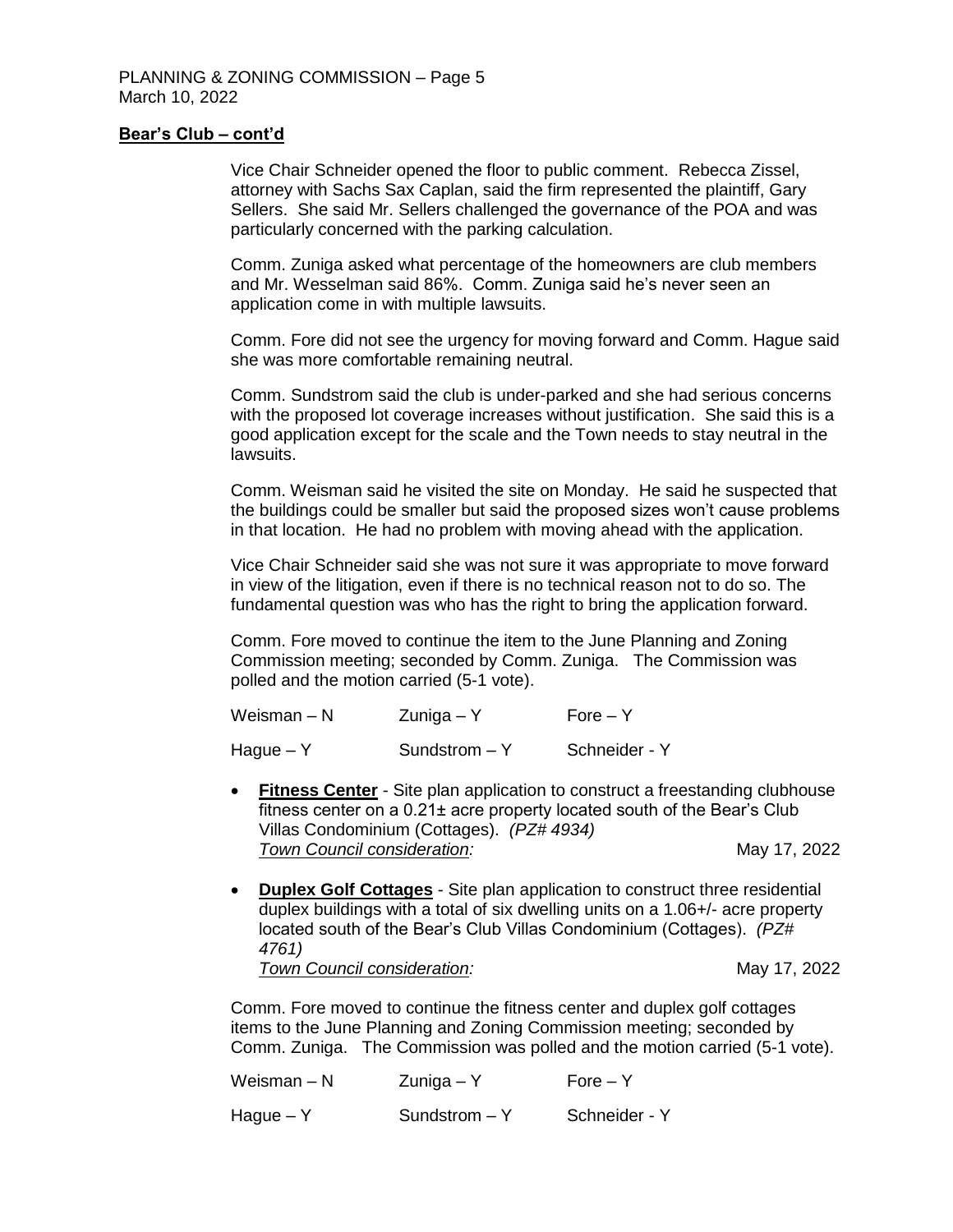PLANNING & ZONING COMMISSION – Page 6 March 10, 2022

### **ADJOURN:**

Vice Chair Schneider adjourned the meeting at 8:43 p.m.

*\_\_\_\_\_\_\_\_\_\_\_\_\_\_\_\_\_\_\_\_\_\_\_\_\_\_ \_\_\_\_\_\_\_\_\_\_\_\_\_\_\_\_\_\_\_\_\_\_\_\_\_\_\_\_\_\_\_*

## **Valerie Hampe, Secretary <b>ANKUR PATEL, CHAIR**

V:\PlanningZoning\Staff\WP51\Signature - P&Z\MAR mins draft.docx 4/14/2022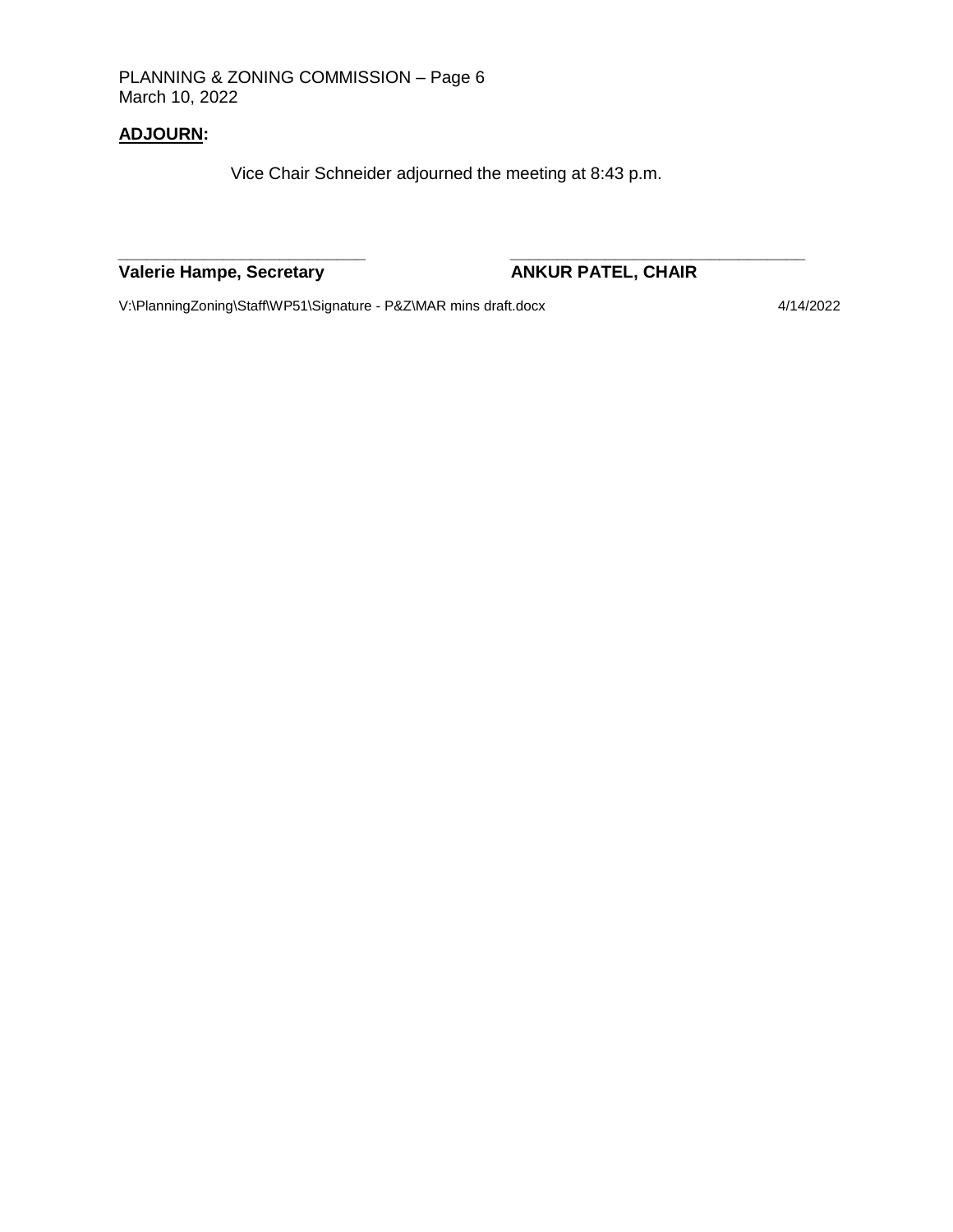ATTACHMENT

# **SACHS SAX CAPLAN**

ATIORNEYS AT LAW

SUITE<sub>200</sub> 6111 BROKEN SOUND PARKWAY NW BOCA RATON. FloRJDA 33487

> TELEPHONE (561) 994-4499 DIRECT LINE (561) 237-6884 FACSIMILE (561) 994-4985

REBECCA ZISSEL rzissel@ssclawfinn.com

March 9, 2022

Via Email

··8

Ĭ.

Mr. John Sickler Director of Planning & Zoning Town of Jupiter 210 Military Trail Jupiter, FL 33458 johns@jupiter.fl.us

#### **RE: Bear's Club Applications, PZ 21-4760, 4761 & 4934**

I am writing in reference to the above captioned applications submitted by Bear's Club Founding Partners LLC (the "Applicant" or the "Golf Club"). At the March 10, 2022 meeting, the Planning & Zoning Commission will be considering these applications for a Planned Unit Development Amendment with associated waivers, Fitness Center Site Plan, and Duplex Golf Cottages Site Plan. I

W<sub>ig</sub> plan to speak at the hearing to provide the perspective regarding the applications of our client, long-time Bear's Club resident Mr. Gary Sellers. Due to the limited time allotted to us to speak, we are also submitting this letter with the full text of our comments. We ask that this be diktributed to the members of the Planning & Zoning Commission in advance of the hearing and that it be made part of the record along with our previous letters.

l We ask the Planning & Zoning Commission to deny or abate consideration of the Golf Club's applications pending the resolution of the active and directly relevant litigation brought by two Bear's Club homeowners now pending in Florida court in West Palm Beach.

Mr. Sellers and his wife reside at 212 Bear's Club Drive in The Bear's Club community. Their home was built in 2002 and is their homestead property. Mr. Sellers was selected by the Golf Club to serve as the first homeowner president of the Property Owner's Association ("POA") after the so-called "turnover" of the community in March 2016. Two and a half years later, the Golf Club terminated him as President and POA director after he challenged the POA's unlawful governance scheme set forth in the community's governing documents. A few months later, he and his family were expelled from their membership in the Golf Club.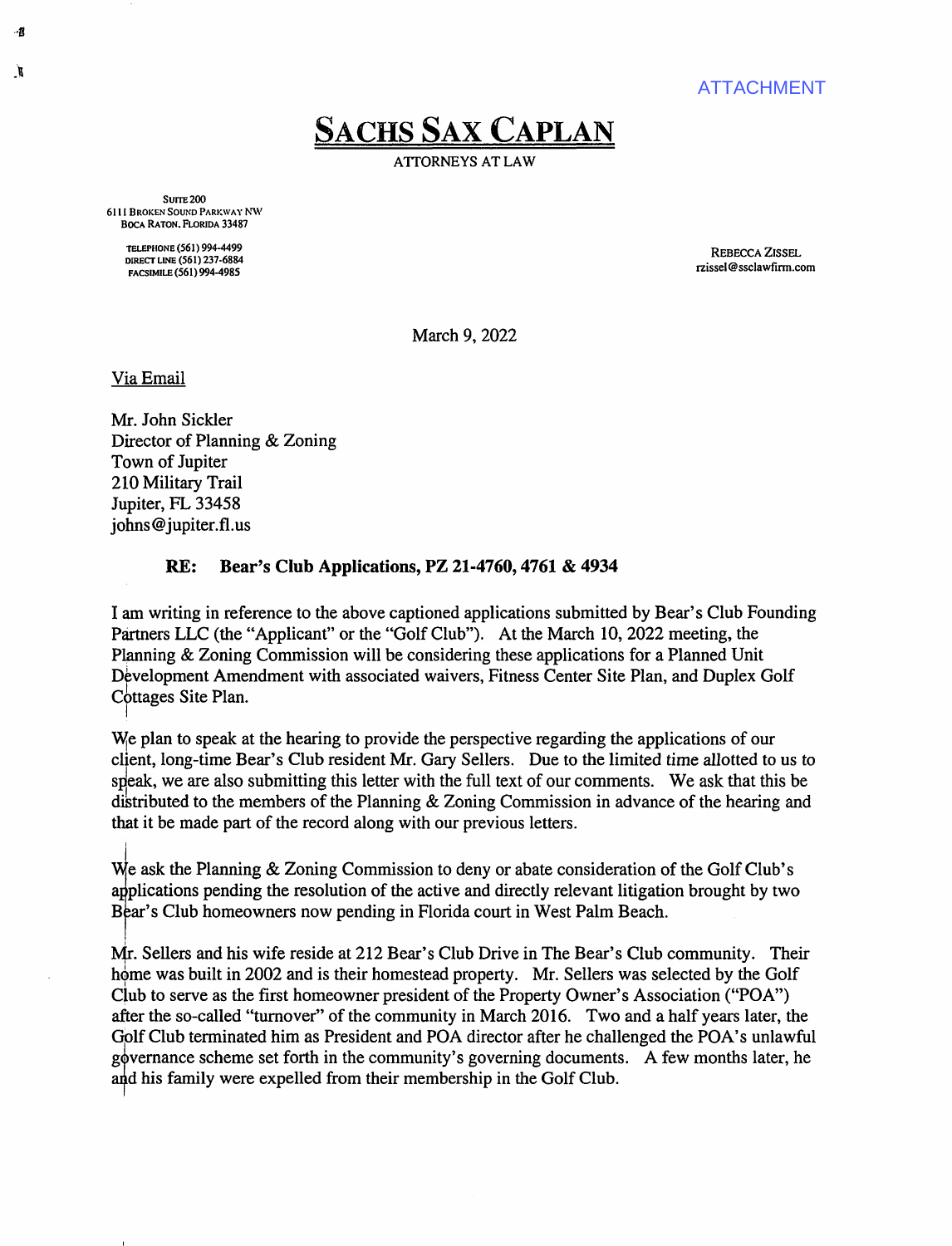Letter Re: Bear's Club Applications March 9, 2022 Page 2

> The so-called "turnover" of The Bear's Club community occurred six years ago and yet, to this very day, the Golf Club continues to control 53% of the voting power of the POA and hand-picks each and every director on the POA Board. Recently, in two separate rulings, the trial judge has determined that the Golf Club is the statutory developer of The Bear's Club community. We urge you to think about this fact: the developer of the condominium project now pending before you is the very same Golf Club entity that unlawfully controls the selection of each of the individual directors on the POA Board of Directors that approved the condominium project on behalf of the POA.

۹

√

As you may know, Florida homeowner law prohibits developers from controlling homeowner associations or otherwise voting on homeowner matters. At The Bear's Club, though, this unlawful activity is par for the course because the homeowners have never been permitted to vote in an election for its POA directors or on any other matter not specifically endorsed by the Golf Club. The community's governing documents give this unbridled power to the Golf Club into perpetuity. And that is the nut of the issue behind the extensive litigation going on in West Palm Beach.

In order to build its condominium development, the Golf Club required an amendment to the POA's Declaration. Why? Because the Declaration only permitted two single-family homes to be built on the lots in question. Naturally, board members hand-picked by the Golf Club were quick to adopt amending resolutions as well as provide POA authorization for Lucido & Associates to represent the POA before the Town in this matter. A hearing to enjoin the condominium project will take place on April 18 in Florida state court, one month from now, where the trial judge will adjudicate the merits of these critically important public policy issues.

You may hear much from the Golf Club that the homeowner community has voted to approve the amendment to the Declaration, but that was predicated on the POA Board's unlawful resolution. Homeowners can't ratify or mitigate unlawful behavior by the Golf Club and homeowners cannot otherwise legitimize ultra vires action taken by an illegally constituted Board of Directors.

In addition to the above, if you look at the substance of the applications, you will see that the proposed site plans require a number of waivers, including the reduction of several front setbacks to as low as zero feet, increases in lot coverage to 46% and 58% instead of the 35% maximum, a reduction in minimum lot area and a wall in the front yard. Even more concerning is the requested parking waiver, which would allow the Golf Club to provide only 78 parking spaces for the clubhouse and fitness center instead of the 162 spaces required based on square footage. The board members hand-picked by the Golf Club are concerned about what is best for the Golf Club, not necessarily the impact of the reduced parking on the community.

Again, we request that you deny the Golf Club's applications, or alternatively, abate the applications pending resolution of this important litigation.